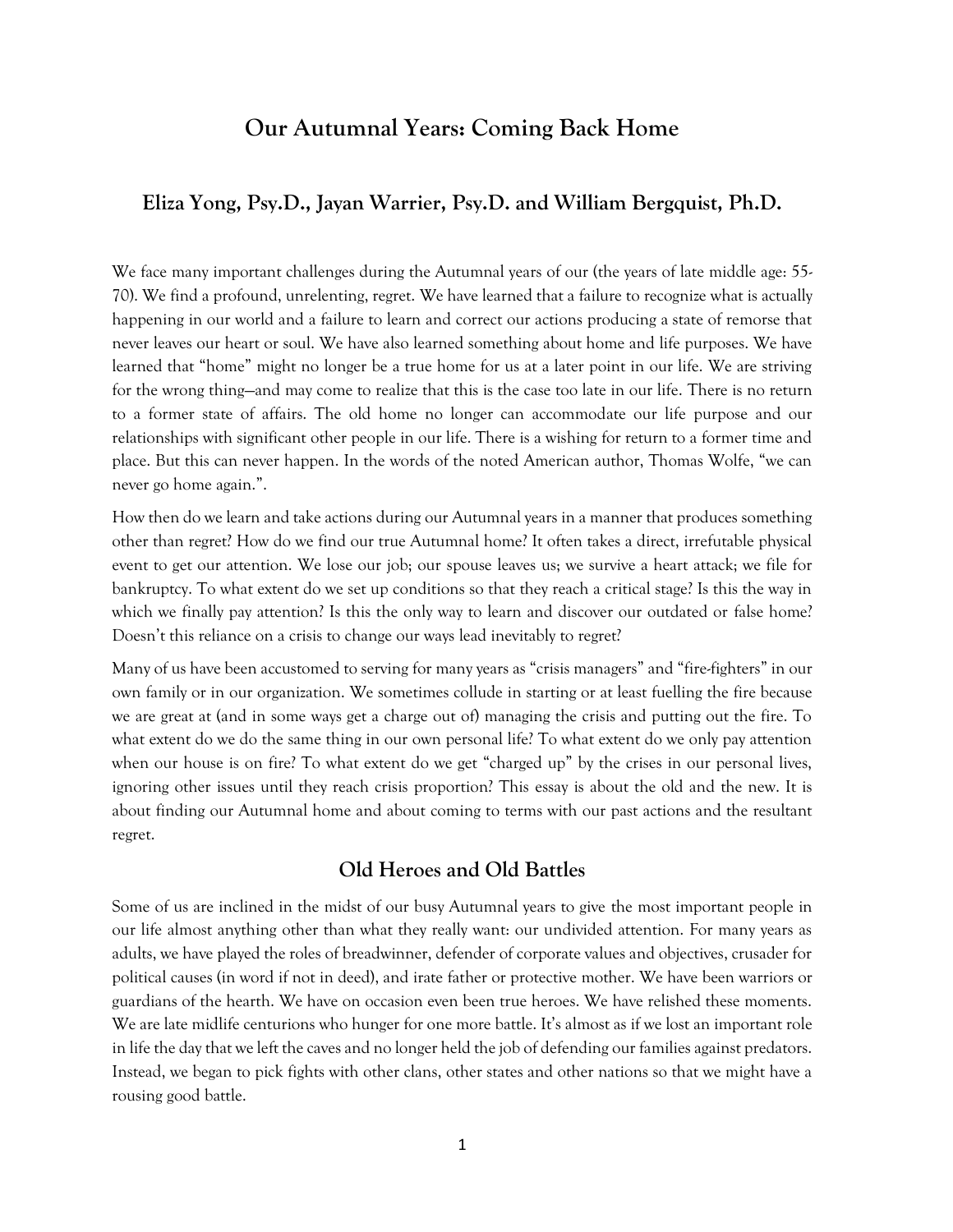An anti-war movie, *The Americanization of Emily*, called it straight. Julie Andrews plays the role of a British woman who falls in love with an American soldier. In a moment of absolute frustration, she talks about how foolish war is and how much we aggrandize war by declaring soldiers to be heroes and celebrate victories with grand parades. We love war heroes. We make successful generals into presidents and cloak ourselves in the flag of patriotism. Julie Andrews pleads in vain for a world that does not glorify war, but instead glorifies peace, love and home life.

Yet, peace won't sell—because it is nothing more than the absence of war. We must give peace some purpose and substance. We must somehow find a struggle that is just as exciting as war if we are to become a peaceful world. We long for war and are bored with peace. As late midlife centurion we are eager to take on anyone or anything when it threatens our child, though we are also scared to death. We want once again to become heroes in fighting against or even in escaping from the threatening entity. This is the most compelling of all the temptations being offered in our life. It evokes new dreams of battle and heroism.

We are reminded of the lessons to be learned from yet another movie. *Robin and Marion* provides a lovely depiction of Autumnal love and heroism. An aging Robin Hood, played by Sean Connery, is drawn back into battle with his old and aging nemesis, the Sheriff of Nottingham, played by Robert Shaw. They stagger out to the battlefield in rusty armour to fight one last time. Robin and the Sheriff are both too old for combat. Yet the battle begins. Within a few minutes they are both exhausted. Neither has the strength to pick up their heavy sword. Yet they somehow find the energy to renew their struggle and continue fighting to their death. Robin is victorious.

As Robin staggers off to recover once again from his war wounds, Maid Marion, now a nun, played by Audrey Hepburn, gives Robin and herself a poison so that they might die together after his triumph. The alternative would be for Robin to die alone in defeat some other day in the future. What greater joy can any man or woman experience than to die after a triumph? What greater joy for Marion than to die with the man she loves at this moment of triumph!

This greatest temptation is one of spirit. It directly appeals to the *animus* (masculine energy) inside each of us (whether male or female). We are brave and ingenious protectors—it is built into our biological makeup. Otherwise, our species would never have survived life on the African Savannah. Yet, we are also often stupid and unexpectedly cowardice in actual protective actions. We don't really know how to communicate with those we are protecting. We can suggest to our discouraged wife that she need not find another job for "we can live off my income." This doesn't seem to be of much use, since she wants to avoid relying on me. She wants to be more "liberated."

We can help our children when they need some money. We can offer sage advice about finances, buying a new home or repairing a garage door. We sit down over a cup of coffee to talk with our harried daughter about how she might work best with their troubled teenage son. We offer assistance even when it is not needed and feel a little hurt when we are turned down. Our husband turns to us with a fear of growing old and we "assist" him by suggesting that he spend more time at the gym or begin taking some energyboosting pills. That is not what he was looking for when sharing this very painful concern with us.

Our children and our spouse probably know us well enough as women and men of Autumn to sometimes ask us for advice or assistance simply because they know it will make us feel better. Sadly, they may ask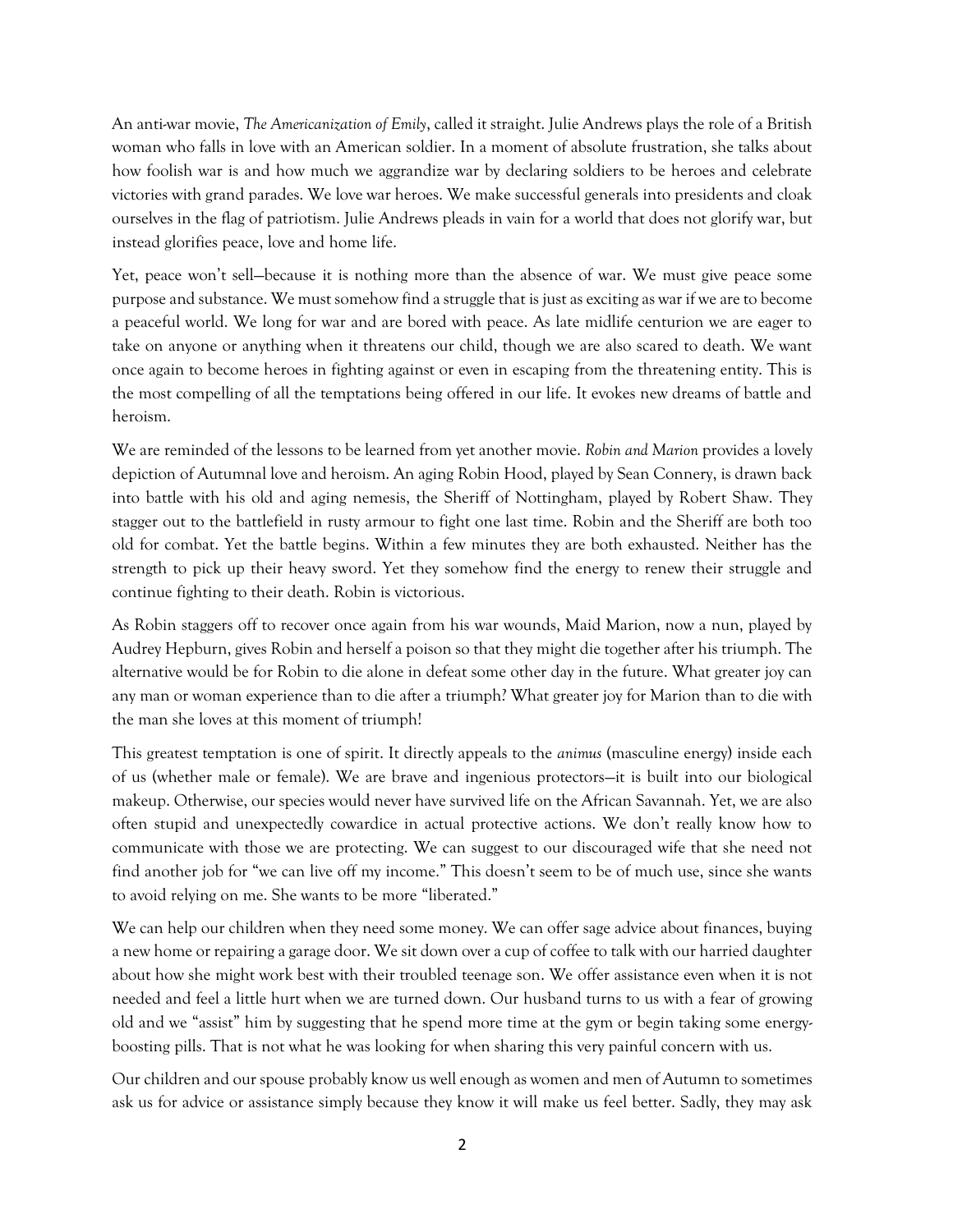for our advice only because they know of our limitations. They know that this is one of the only ways in which we feel comfortable communicating with them. Deborah Tannen (1990,1994) suggested many years ago that communication with and between adults (especially men) is often instrumental in nature. According to Tannen, men often talk to get something done, whereas women often talk to build relationships. Our children and spouse ask for our assistance in part because this is the way in which they can connect with us. Our child finally asks for help. We finally take notice. We finally agree to sit down with our wife or husband without the distraction of television, Internet or family chores. We carve out some "quality time" together.

Unfortunately, in our role as provider, defender and advisor, we don't learn much about ourselves, about our inner life, or about our inner child. We only get a bit of an ego boost and perhaps a few good minutes with our child or spouse. It is particularly tempting for women. As autumnal women, we take on the role of the 'man' (animus energy) -- instructing, directing and advising our younger family members, colleagues and friends. Our words and actions of high intensity cause harm to others, as we are seemingly compensating for the opportunities lost in the past to control, manage and make things happen. We are perceived as insensitive, unloving and impulsive, yet we believe we are doing what is right for us, correcting the wrongs from the past. Unfortunately, the acts of heroism distract us, as late midlife women and men. They lead us outward toward our enemy and upward toward things of the spirit. These acts don't lead us downward or inward toward our feelings or toward our soul.

## **Feelings and Warfare**

There is an important observation to be made at this point: we don't know how we are feeling when we are waging war. When the aging Robin Hood was fighting the Sheriff of Nottingham, both men were living off their adrenaline. They were unaware of either their old debilitating war wounds or their exhaustion as men who were in no condition to fight. Like athletes who play through their injuries (and even concussions) during a particularly important game, Robin and the Sheriff were oblivious to their pain. Even at the end of battle we don't know how we feel. The joys of victory are often quite elusive. While we are fighting for victory, much of the excitement comes from the process of doing battle rather than from the outcome of victory. Even as observers rather than participants, we experience a psychological let down at the end of an exciting sporting event. The game only makes sense, when viewed from the midst of the contest, when the outcome is still in suspense.

In his book *Behave,* Robert Sapolsky (2017, P. 44) conveys the core idea behind his research that "your heart does roughly the same thing whether you are in a murderous rage or having an orgasm." He adds that the "opposite of love is not hate, it is indifference". We now know why human beings are unable to recognise their emotions and differentiate between intense sorrow and joy during the battle. No wonder we feel let down after a game. No wonder we wish, at some level, that the battler would never be over. We will not be able to do our souls work during moments of intense sorrow, joy, love or hate. Ironically, there is an opportunity to turn inward when we are indifferent—or at least at peace with our self.

As warriors we are particularly immune to pain and have a hard time identifying our true feelings. The German martyr, Dietrich Bonhoeffer, was by many accounts, one of the great heroes of the 20<sup>th</sup> Century. He helped to lead the conspiracy against Adolph Hitler during the Holocaust. He wrote a poem about the confusion between joy and sorrow while waiting for his execution in a prison before the end of World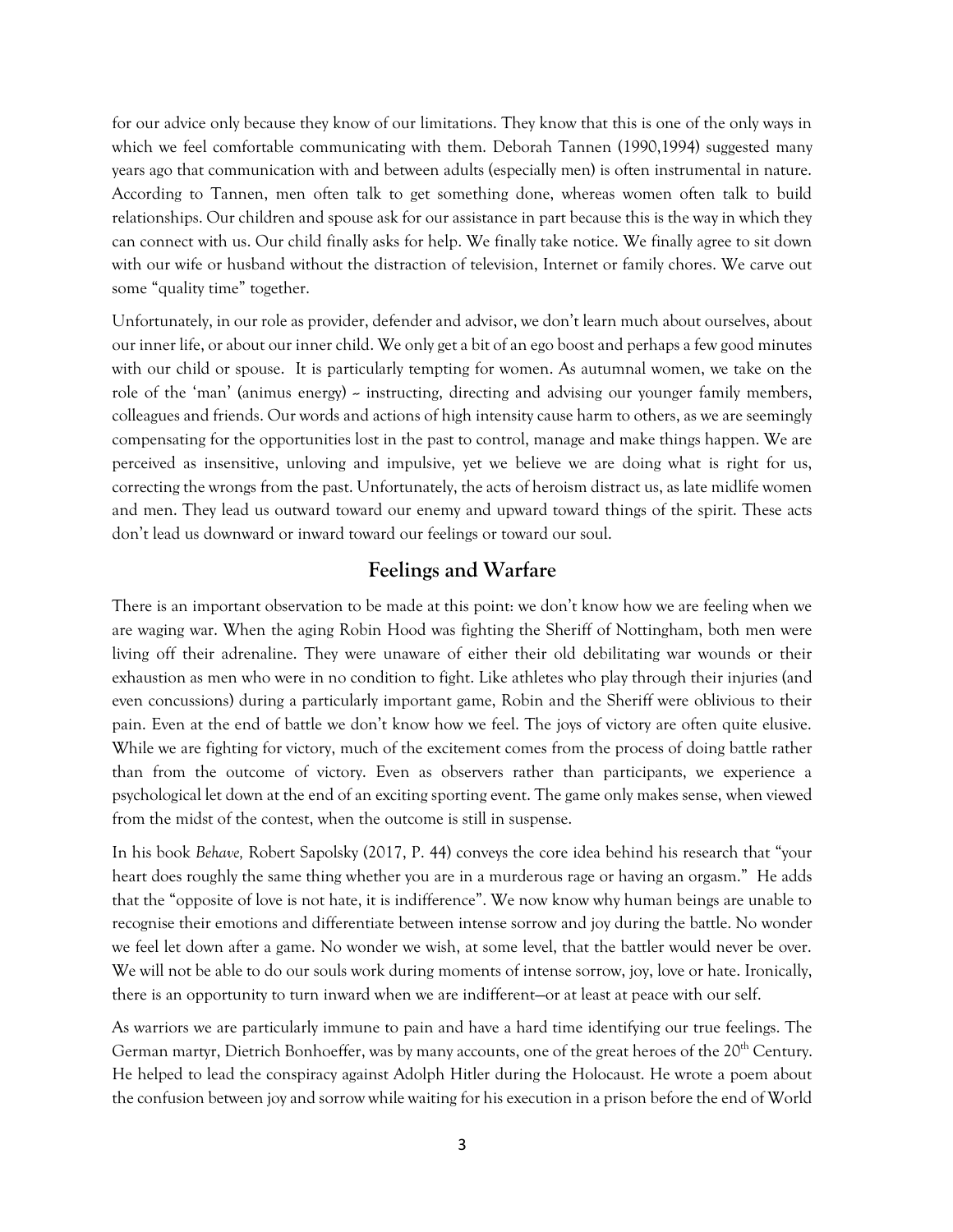War II. He notes that it is often hard to distinguish between intense heat and intense cold when we first touch a hot burner or piece of ice. Intensive joy and intense sorrow have similar properties when first experienced in the midst of struggle. We describe this same type of confusion in the following stanzas (based on Bonhoeffer's poem):

Both joy and sorrow strike us now. They each can touch our soul. Feel joy and sorrow burn your heart. Like heat and frost's first toll.

See joy and sorrow hurled from heights.

Past heaven's cosmic reach.

See feelings paint a flaming arc.

Their light at last will teach.

Compelling, strong, these feelings grow. Past heaven's cosmic reach. See feelings grasp our tender heart Their touch at last will teach.

Both joy and sorrow strike us now. They each can touch our soul. Feel joy and sorrow burn your heart. Like heat and frost's first toll.

Joy is enmeshed with fear. And sorrow can be sweet. These feelings often intertwine. Their dance at last will teach.

Our feelings can teach at last. The interweaving dance of joy and sorrow is one of the most important lessons we can learn about ourselves. Recent neuroscience research suggests that the framework for both joy and sorrow is to be found in a subcortical area of the brain called the amygdala. This almond-shaped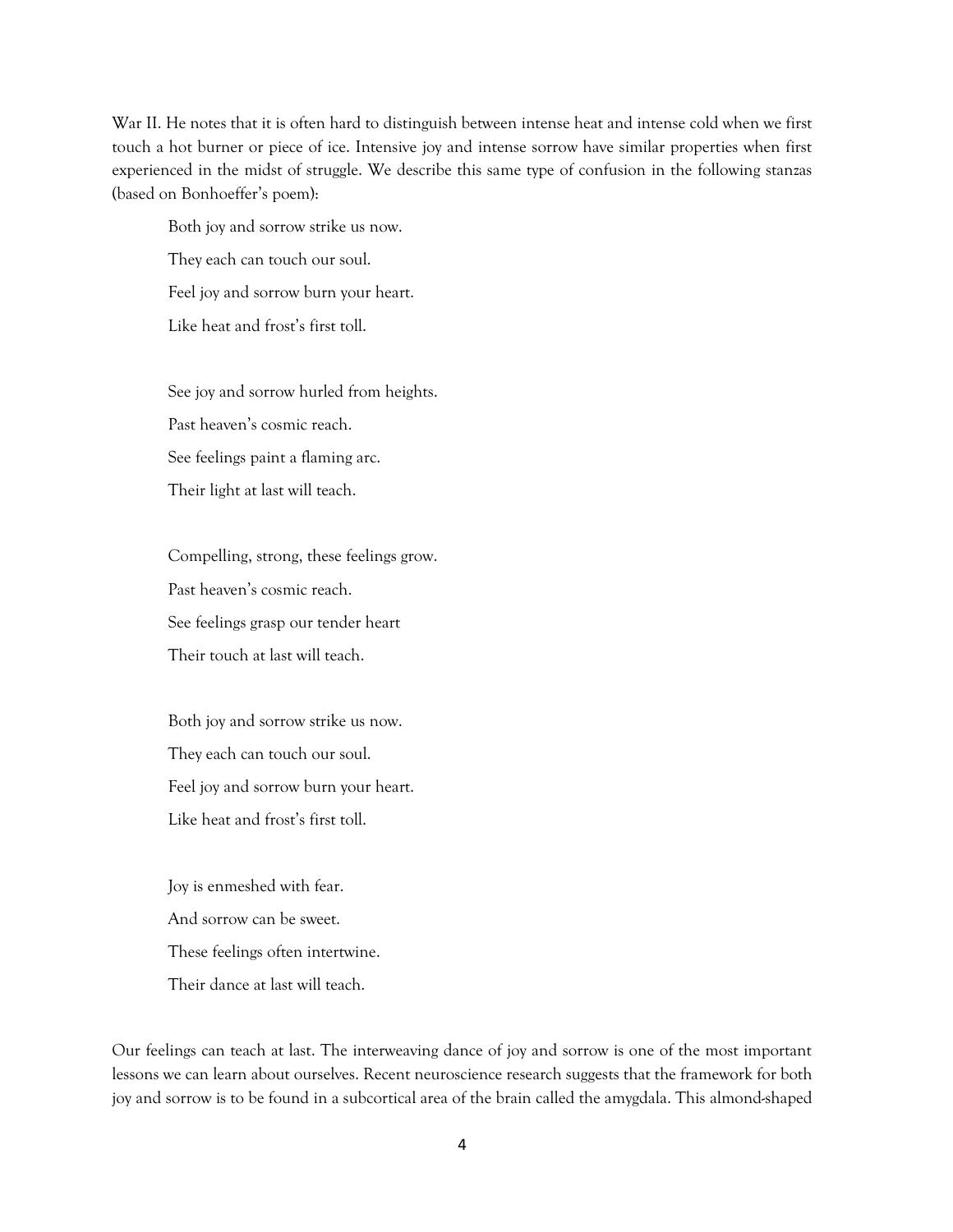structure serves as a monitor for potentially powerful stimuli that might harm us or provide us with great joy. The key role played by the amygdale in our emotional life was first persuasively presented by Joseph LeDoux (1998). Yet it is not in battle or in reading about the amygdala that we will learn these lessons. Bonhoeffer was only able to reflect on these feelings in prison, after he knew that the plot against Hitler had failed and that he soon would die. His circumstances plunged him deeply into soul work and, as a result, he wrote some of his most poignant and soul-wrenching prose and poetry while in prison.

When we are at war, it is hard to distinguish between joy and sorrow. This distinction is much easier to engage in the neuroscience research lab or in our daily, low-stress lives. These soaring feelings that arise in battler are matters of spirit rather than of soul. Our feelings are confused. In the swirl of events, we don't even know if we are wounded. Adrenaline courses through our veins and we do things we never thought possible — playing through our pain and overlooking our hurt and fears. We are truly heroes, but also learn little about what resides inside us—other than courage and determination. At the end of *Robin and Marion*, Robin understands Marion and fully appreciates her undying love for him. He finally realizes that his life holds meaning only in his struggle for justice. He dies happily knowing that his life ends with one final victory.

The rest of us might not be as fortunate as Robin. We might not have a Marion in our life to serve as our final guide. We might die without gaining much wisdom about our need for battle and victory. We will learn little about ourselves from battle and will probably only learn very much if we lose the battle or if we run away or refuse to fight. As warrior we lose consciousness (die) before moving past heroic stances. The woman that Robin loved fully understood that he was unlikely to ever move beyond this heroic point of consciousness until he faced his own death. Perhaps Marion also recognized that she would never be able to attend to Robin again after he had been wounded in battle. Was this her own "high point" – she leaves the convent so that she might return to the real world and be with the man she loves one more time. Marian is filled with both joy and sorrow – as is Robin. So, they died in each other's arms.

What then are ways in which we learn about joy and sorrow? How do we become fully cognizant of the intertwining of these feelings and about all our other feelings and all the other dimensions of our inner life? Sadly, as happened with Robin (and perhaps Marian), it often requires a death (physical or psychological) to bring us to our inner feelings. We experience this in our midlife depression—a physical and emotional manifestation of regret. Or it might take an external event that crushes our ego and even the identity we have built over the years. We mourn the loss of something that is important to us. We have lost an old innocence and are moving with ambivalence to a new level of consciousness. We have lost our old home and must find a new one.

### **Coming Home to Grieve**

We may fear (and even anticipate) that our Autumnal home is no longer very inviting. It may be saturated with sadness and self-loathing. And who else lives in this home: our significant other and perhaps children who have not yet left home. What are they likely to think and feel about the changing status of the Autumnal man or women? Are they angry? Do they feel vulnerable? The widely read book of the 1960s, *Zen and the Art of Motorcycle Maintenance* is ostensibly about a father, Robert Persig (2009), who is searching for quality in his life. Persig's search on a motorcycle includes a son, who rides on the back of the bike. The father is seeking enlightenment, but his son sees nothing but his father's back while clinging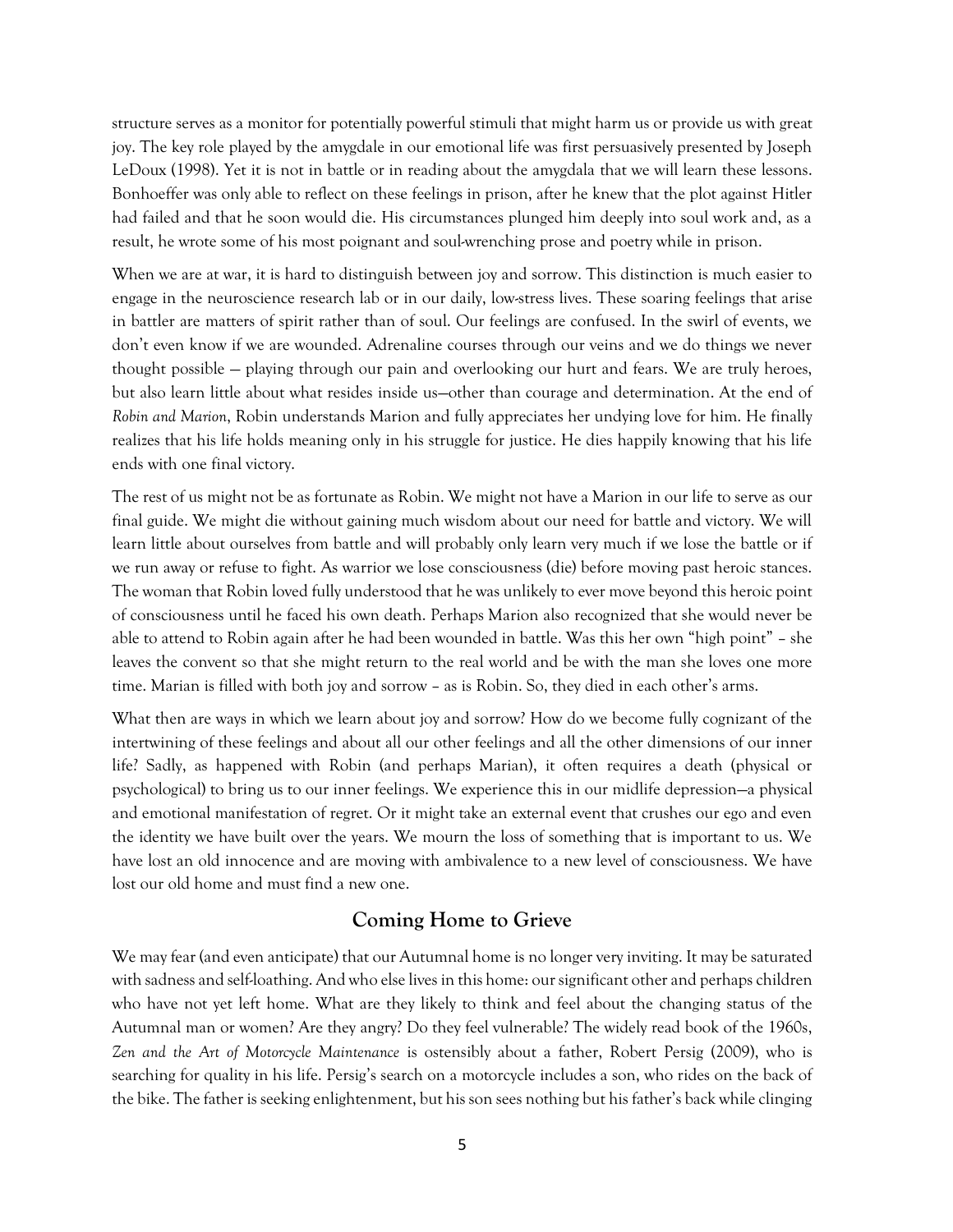to him on the motorcycle. Why can't the Zen-enlightened Persig see that he is depriving his son of his own experiences in life? How can he be so eloquent about the world of abstraction, while being so blind to the needs of his own son? How could he be blind to the fact that the world he wanted to love includes his son too?

There are essentially three kinds of losses that we are likely to face (or at least fear) as we enter our Autumnal years. First, we must grieve the losses over which we have no control. We mourn the loss of friends, parents or a job. It is usually during our Fifties, Sixties and Seventies that we begin to face this first kind of loss. We must face the death of our parents and of people our own age who we know and love. We often grieve the loss of opportunities to say good-bye to them. In some sense, as we bid farewell to our colleagues (as well as our parents and other people of their generation) we are saying good-bye to a part of ourselves (Freud, 1917). This type of loss often portents the grieving in which we must begin to engage as we start to bid farewell to parts of ourselves during our Autumnal years.

There is a second kind of loss. We grieve losses over which we do have control. We make tough choices between different life options. We must prune the garden of our life. This second type of loss requires a different kind of grieving. Our colleague, Bob Shukraft (personal communication) (who died at a much too early age) suggested that the primary developmental tasks in the first half of our life concern the expansion of our capabilities, whereas the developmental tasks of the second half of life generally concern the difficult choices we must make between different life options. To make room for our new dreams and our new voices, we must get rid of several outmoded parts of ourselves. We must weed our garden. We must create a new home for ourselves. We must create this new home in collaboration with those we love.

We find it hard to throw out old papers, computer files or memorabilia. We usually drag them from one organization to the next and from home to home. The so-called "object-relations" psychotherapists write about "transitional objects." They suggest that we tend to carry something from our old home to our new home in order to provide some continuity between the old and new. Classic transitional objects include teddy bears, special blankets and a favourite doll. As adults, we also have our transitional objects. Our own teddy bears (be they our favourite books, photo albums or an old set of golf clubs) play an important (though often unacknowledged) role in our transition to a new home. They occupy valuable space and gather dust.

Yet some of these papers, files, playthings and memorabilia are treasures. We need to be careful about what we discard. This is what George Vaillant (2012) was referring to when he described the role played by generative guardians in our society. The 'Delete File' function on the computer that we use might ask: "Do you really want to eliminate this file?" We need to ask ourselves a similar question. Sometimes old projects link again (or for the first time) to new-found or re-emerging interests. These items may move to the top of our list. When we throw out old files, we are also getting rid of old dreams that were never fulfilled or that received little attention. Many of us get stubborn during our Autumnal years: we don't want to give up something, even though it is no longer of interest to us or relevant to our career.

This is not limit to the realm of things and materials. Transitional objects can be relationships, expectations, practices and beliefs. Some of us hold on the past or present--knowing that it is not serving us. Yet the fear of creating space in our present, so that the 'new' can enter, is stopping us from the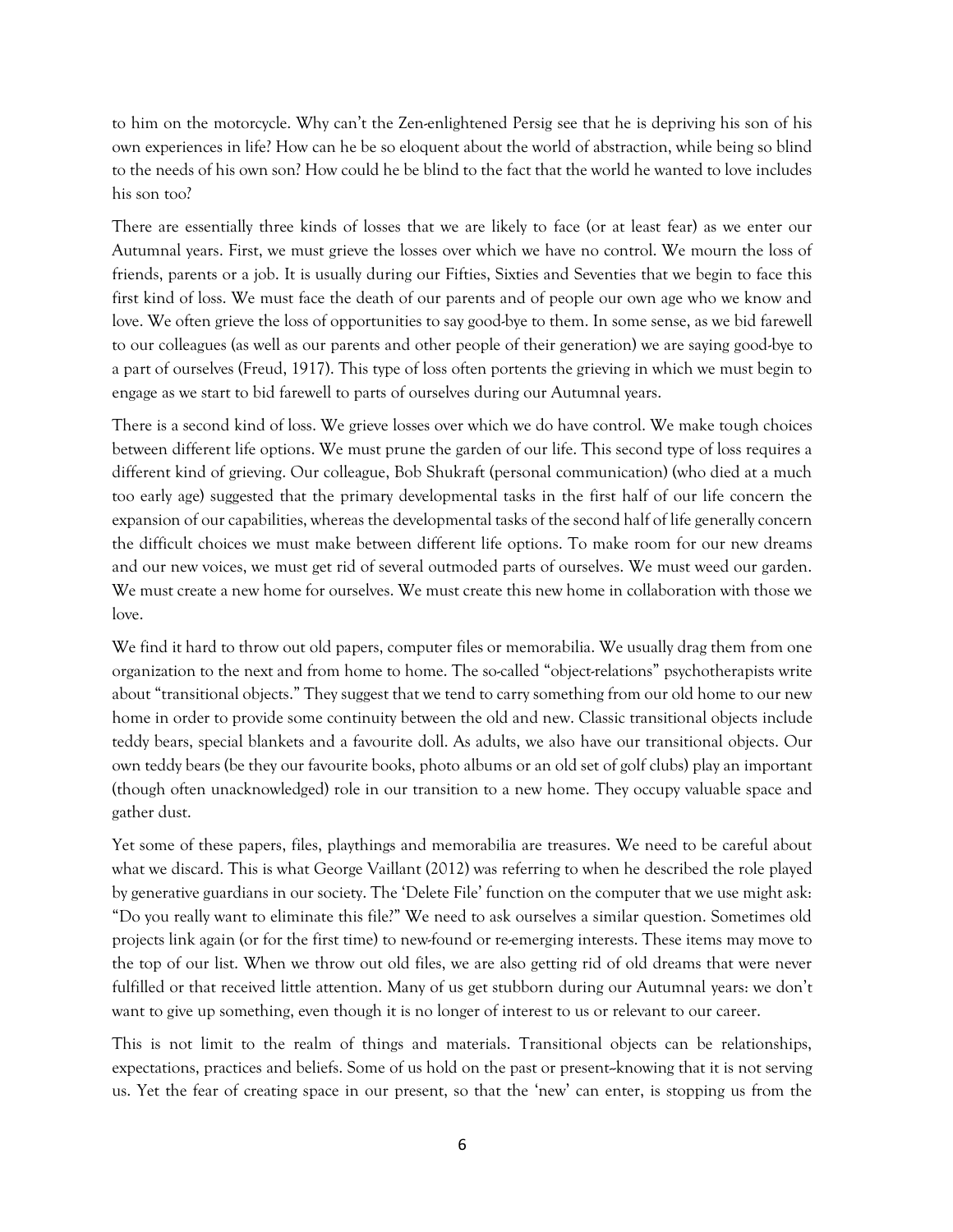courageous act of letting go. Our storerooms, bookshelves, table drawers, calendars and minds are filled to the brim. It is time to take them out, sort through them and ask important questions—before making a choice to discard or preserve.

World expert on organisation, Marie Kondo suggests asking ourselves this question when trying to discern what to keep or discard: "Does this spark joy?" If not, then say thank you to it and gently let it go. She believes "The space in which we live should be for the person we are becoming now, not for the person we were in the past." The Soul's journey is more about subtraction than addition. At some point, we need to set aside our teddy bear (or give it lovingly to our grandchildren). The transition is now complete. Spring will never be reawakened if we don't find a new home in which to live while welcoming the Spring. We can't wear the old purple—but must find a new shade of purple—perhaps worn by us in a new way.

A third kind of loss must be addressed. As women and men of Autumn, we grieve the continuing loss of innocence as we learn about ourselves by following our anima and animus guides and acting upon voices from other rooms. This third loss requires a painful recognition that old conceptions, assumptions and even values may no longer be appropriate or valid. We often assume that by this point in our life we have no more major personal lessons to learn. This, however, is usually not the case, unless we choose stagnation over generativity. The new learning is often difficult because we now may have less energy than we did when we were younger.

In attending to these new lessons, we must bid farewell to other more assuring and continuing aspects of our life. Parts of our self that are quite mature and that require little pain or new learning may no longer be primary. Thus, we must prune some parts of our overgrown garden that are particularly fragrant and beautiful. We must allow the seeds of other plants that may seem thornier and initially less beautiful to germinate. During our Autumnal years we must face shifting priorities, voices from other rooms, and reappraisal of dreams and aspirations that were dominant earlier in our life. All of this requires new learning, along with the loss of an old, secure sense of self. We leap into the storm. Like King Lear, we go a little mad, in hopes of eventually finding a new form of sanity.

# **Relishing the Past and the Mundane**

Let's turn to an intriguing term: *relis*h. What does it really mean to relish and isn't this promotion of relishing simply a return to the old home? There is a bit of irony (and seeming contradiction) here. Midst the grieving for that which is lost during our Fifties and Sixties we should also appreciate (relish) and celebrate that which provides continuity from the past and the simple and instructive things which we chose to do during our Autumnal years. This appreciating, relishing and celebrating is the more mature version of the transitional teddy bear.

During our Autumnal years, we have the opportunity to acknowledge and assure continuation of that which remains good and relevant from our past, while preparing for that which is changing. In the midst of our Autumnal years, we must balance challenge with support. We can relish the rich moments in our live that remind us of that which is best and most distinctive in our past life. These relishing moments and simple actions and gradual progressions that follow are elements of a meditative process. Simple acts and gradual progressions in building a new home are just as much a vehicle to the soul as our more dramatic grieving of that which we have lost or abandoned.